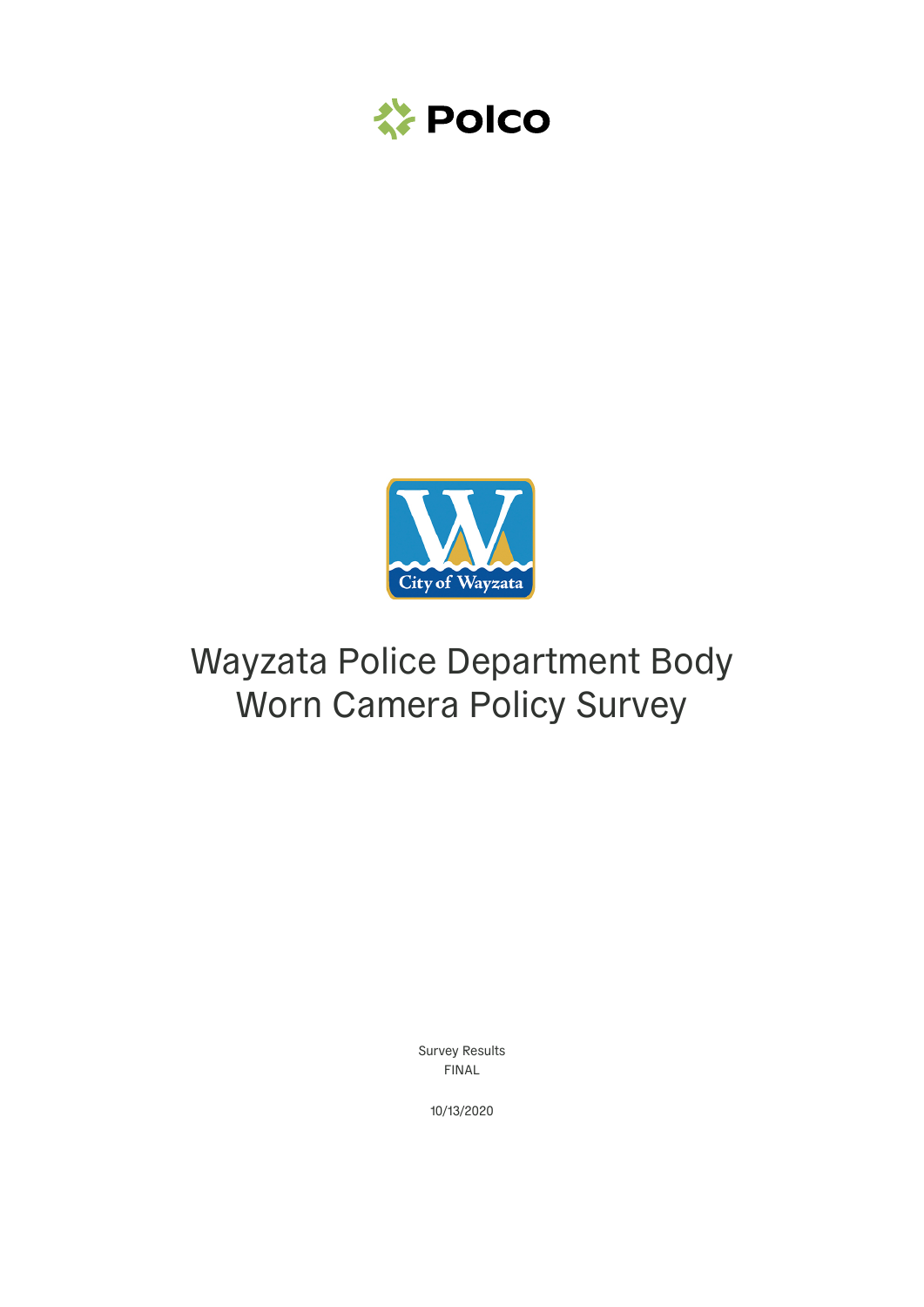## Where do you live?

## What is your gender?

## What is your age?

I feel concerned about my privacy when having to deal with officers wearing body cameras.

2% (1)

| <b>A</b> Wayzata               | 76% (47)   |
|--------------------------------|------------|
| <b>B</b> Long Lake             | $11\%$ (7) |
| C Neither Wayzata or Long Lake | $13\%$ (8) |

| A Female                  | 50% (31) |
|---------------------------|----------|
| <b>B</b> Male             | 50% (31) |
| C Identify in another way | 0%       |

An interaction with the police is less likely to result in a confrontation if everybody knows the interaction is being recorded with body worn video.

| A 0-19 years                     | 0%          |
|----------------------------------|-------------|
| <b>B</b> 20-34 years             | $6\%$ (4)   |
| C 35-54 years                    | 40% (25)    |
| D 55-64 years                    | 35% (22)    |
| $\overline{E}$ 65 years and over | $18\%$ (11) |

| <b>B</b> Agree      | $5\%$ (3)  |
|---------------------|------------|
| C Neutral           | $10\%$ (6) |
| D Disagree          | 35% (22)   |
| E Strongly Disagree | 48% (30)   |

| A Strongly Agree |  |  |  |
|------------------|--|--|--|
|------------------|--|--|--|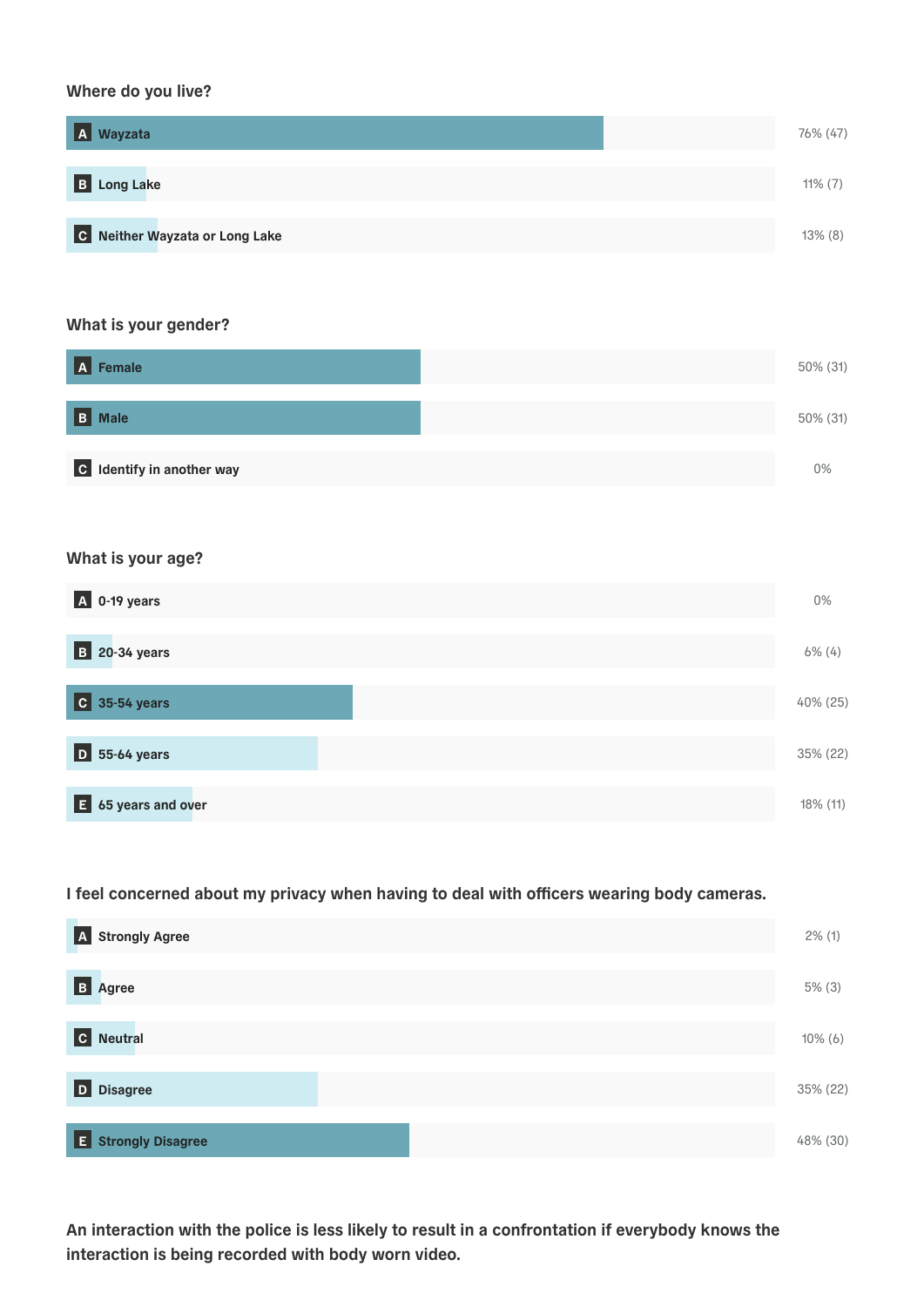## Police use of body worn video is a step in the right direction.

# Body worn video protects police against false accusations.

| A Strongly Agree              | 47% (29)  |
|-------------------------------|-----------|
| B Agree                       | 42% (26)  |
| $ {\bf c} $<br><b>Neutral</b> | $5\%$ (3) |
| D Disagree                    | $5\%$ (3) |
| E Strongly Disagree           | $2\%$ (1) |

## Police should be required to notify individuals when they are being recorded on body worn video.

| A Strongly Agree                   | 56% (35)  |  |
|------------------------------------|-----------|--|
| B Agree                            | 39% (24)  |  |
| $ \mathfrak{c} $<br><b>Neutral</b> | $5\%$ (3) |  |
| <b>D</b> Disagree                  | 0%        |  |
| <b>E</b> Strongly Disagree         | 0%        |  |

| A Strongly Agree     | 66% (41) |
|----------------------|----------|
| <b>B</b> Agree       | 34% (21) |
| c <br><b>Neutral</b> | 0%       |
| D Disagree           | 0%       |
| E Strongly Disagree  | 0%       |

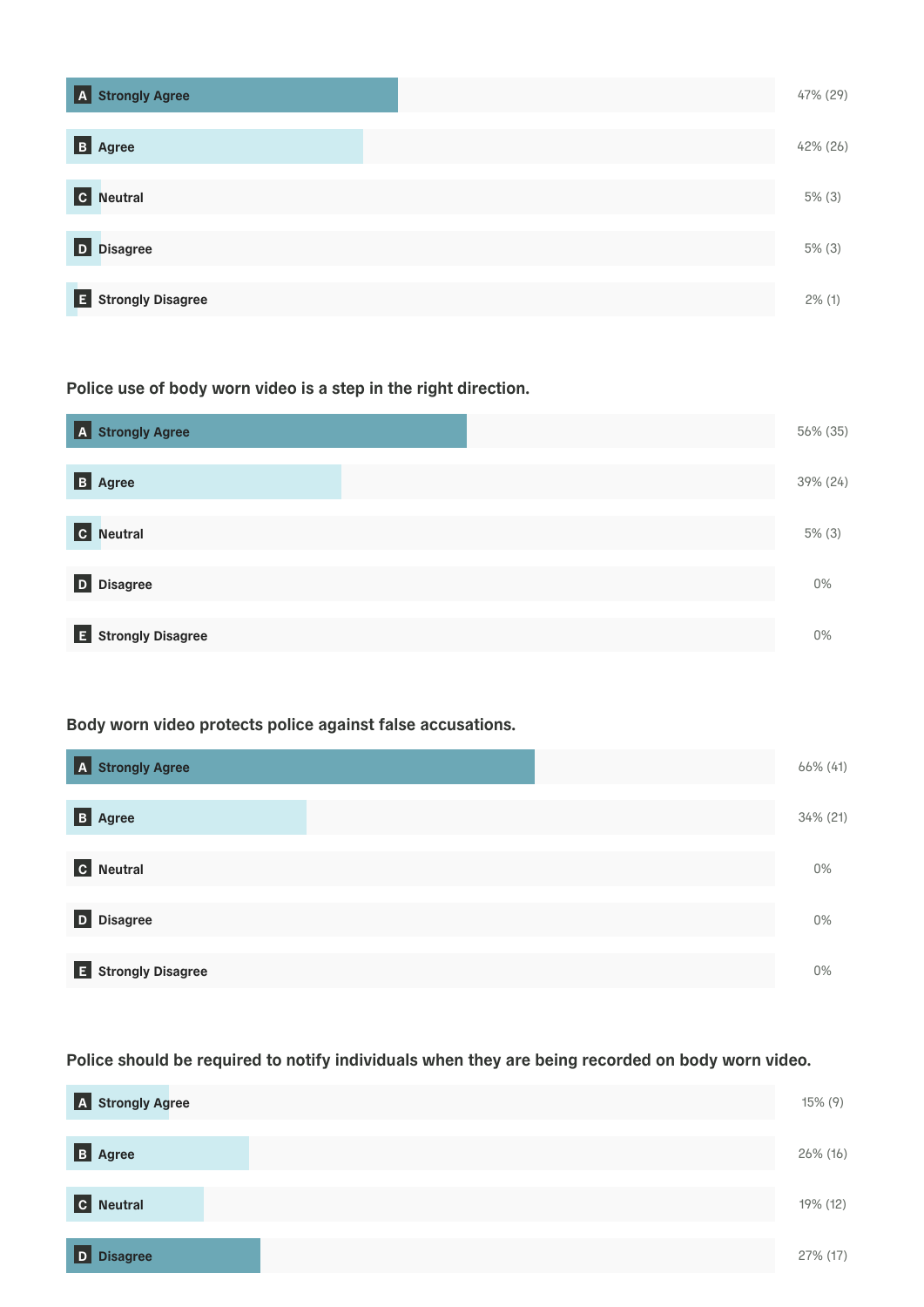I feel safer when a police officer is wearing a video camera.

It is acceptable for Police to record body worn video as part of their official duties.

An officer should be able to view (not edit) body worn video prior to writing a report.

| A Strongly Agree                 | 44% (27)    |
|----------------------------------|-------------|
| <b>B</b> Agree                   | $31\%$ (19) |
| $ \mathbf{c} $<br><b>Neutral</b> | $21\%$ (13) |
| D Disagree                       | $3\% (2)$   |
| E Strongly Disagree              | $2\%$ (1)   |

## All police interactions with the public should be recorded with body worn video.

| A Strongly Agree    | 58% (36)  |
|---------------------|-----------|
| B Agree             | 37% (23)  |
| C Neutral           | $5\%$ (3) |
| D Disagree          | 0%        |
| E Strongly Disagree | 0%        |

| <b>A</b> Strongly Agree | $34\%$ (21) |
|-------------------------|-------------|
| B Agree                 | 40% (25)    |



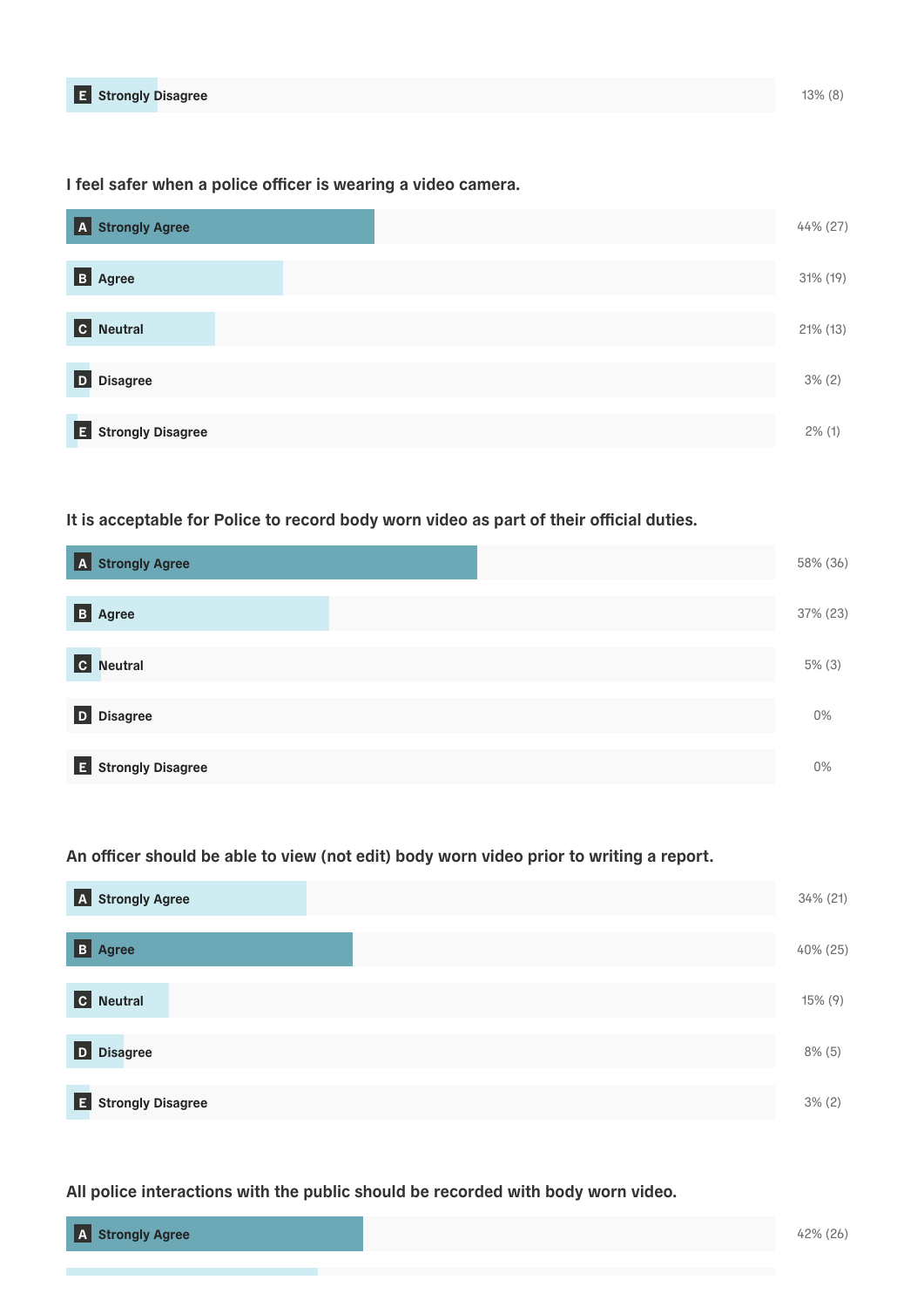Police officers collect body worn video to protect me.

## Are there specific questions you believe the Wayzata Police Department's body worn camera policy should address?

By individual officer, what is your answers to the questions we just answered from your concept and perception?

The policy of turning the camera off. What will be the policy of releasing footage whether it clears and officer or not. What is done when video is appropriately shared (nude video, graphic, etc). How long is video kept that is not part of a criminal proceeding?

will these videos be reviewed regularily?

What role does body camera footage play when police are responding to medical emergencies in their communities?

Thank you for the survey!

I believe that routine interaction with police should not require body camera use, Police should turn their camera on when the interaction becomes non-routine, or when their is evidence that a law has been broken. (other then minor traffic infractions).

No questions. My family supports the Police Department 100%, and if they need body cam footage to protect themselves from false accusations, it is fine by us.

| <b>B</b> Agree      | 35% (22)    |
|---------------------|-------------|
|                     |             |
| C Neutral           | $16\%$ (10) |
|                     |             |
| D Disagree          | $5\%$ (3)   |
|                     |             |
| E Strongly Disagree | $2\%$ (1)   |

Fines and suspension, etc when someone turns off their camera. Cannot allow some incidents to be filmed and others not. I'm in favor of The ability for people to "screen" their personal identifying information (address, name, etc) from the general public, especially if a mental health condition is the underlying issue and reason for the call vs a crime (ie, Probably not a good idea to be posting all film publicly unless there is a dispute. Allow citizens to protect their ID if desired, within reason). Use common sense to protect privacy.

| A Strongly Agree          | 34% (21)   |
|---------------------------|------------|
| B  <br><b>Agree</b>       | 45% (28)   |
| $ \mathbf{c} $<br>Neutral | $15\%$ (9) |
| D Disagree                | $6\%$ (4)  |
| E Strongly Disagree       | 0%         |

Body cams should be auto-on. Police shouldn't have to turn it on - they may forget or selectively omit when they don't want to record

No

When police are required to turn them on. It should be all the time.

Policy for disciplining officers if they don't reliably or consistently use their PRS.

Security of stored body cam video e.g. against tampering or unauthorized access

This is not a question, but a comment. As a person who has had the opportunity to ride numerous times (15+ years ago) with many impressive officers of two suburban metro-mpls police departments, I can see how the use of a body cam can be a real benefit (potentially to both the officer and the citizen) and also "one more thing to manage in a quickly unfolding situation". I'm sure it can be a powerful training tool, and a way to recall very dynamic situations. Hopefully, it is not in any was a liability to the officer as one more thing to think of when timing counts. My hope is that this tool will be an enhancement to the job and not an encumbrance. With that,